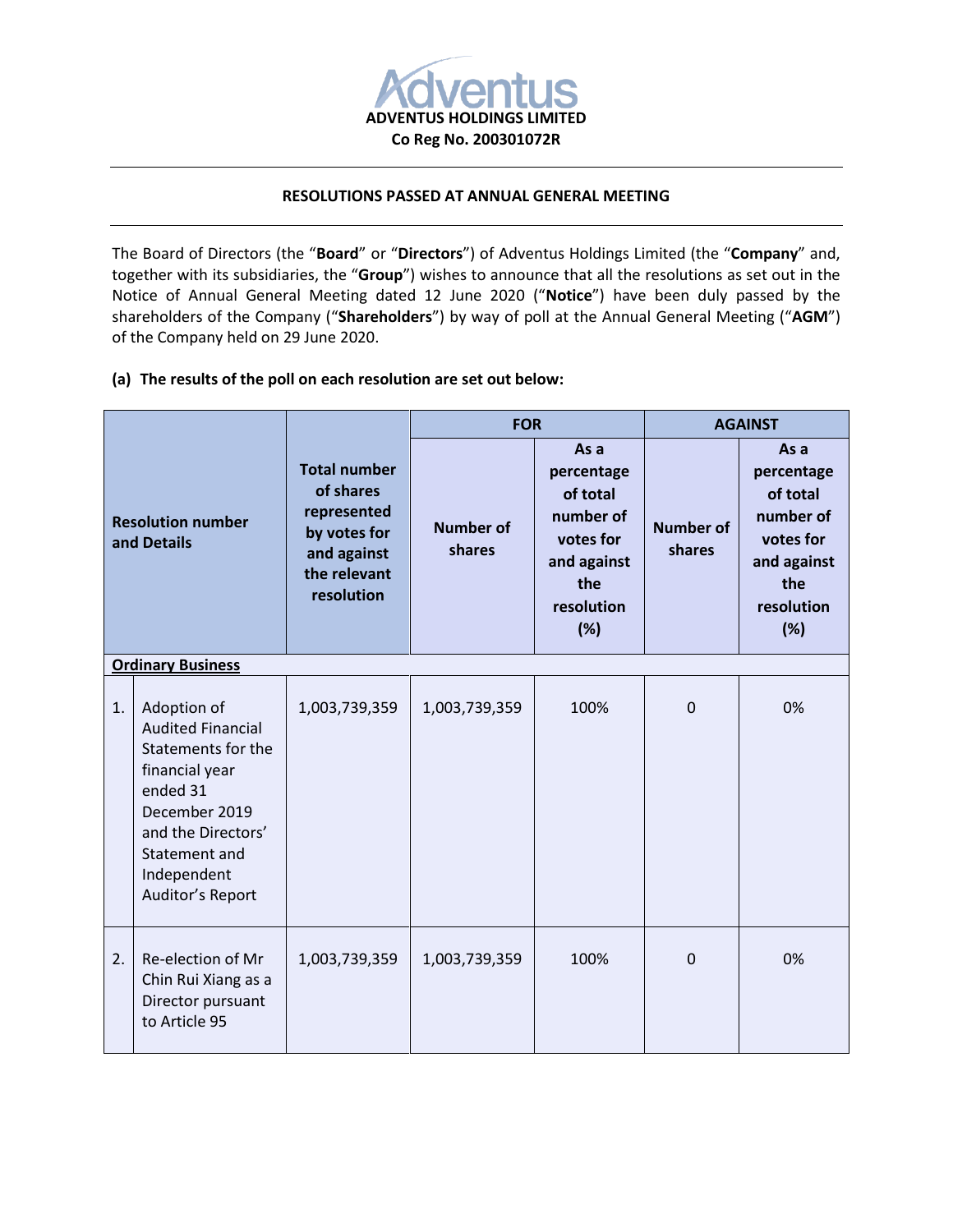

| 3.                      | Re-election of Mr<br>Wong Loke Tan as a<br>Director pursuant<br>to Article 95                                                                          | 1,003,739,359 | 1,003,739,359 | 100%  | $\Omega$    | 0%   |
|-------------------------|--------------------------------------------------------------------------------------------------------------------------------------------------------|---------------|---------------|-------|-------------|------|
| 4.                      | Re-election of Mr<br>Teh Chong Seng as<br>a Director pursuant<br>to Article 95                                                                         | 1,003,739,359 | 1,003,739,359 | 100%  | $\mathbf 0$ | 0%   |
| 5.                      | Approval of<br>Directors' fees of<br>S\$121,273.97 for<br>financial year ended<br>31 December 2019                                                     | 1,003,739,359 | 1,003,739,359 | 100%  | $\mathbf 0$ | 0%   |
| 6.                      | Re-appointment of<br>Messrs Deloitte &<br>Touche LLP as<br>auditor of the<br>Company and to<br>authorise the<br>Directors to fix their<br>remuneration | 1,003,739,359 | 1,003,739,359 | 100%  | $\mathbf 0$ | 0%   |
| <b>Special Business</b> |                                                                                                                                                        |               |               |       |             |      |
| 7.                      | Authority to allot<br>and issue shares up<br>to 100% of issued<br>shares                                                                               | 1,003,739,359 | 994,739,359   | 99.1% | 9,000,000   | 0.9% |
| 8.                      | Authority to offer<br>and grant options<br>and to allot and<br>issue shares under<br>the Adventus<br><b>Employee Share</b><br><b>Option Scheme</b>     | 1,003,739,359 | 994,739,359   | 99.1% | 9,000,000   | 0.9% |